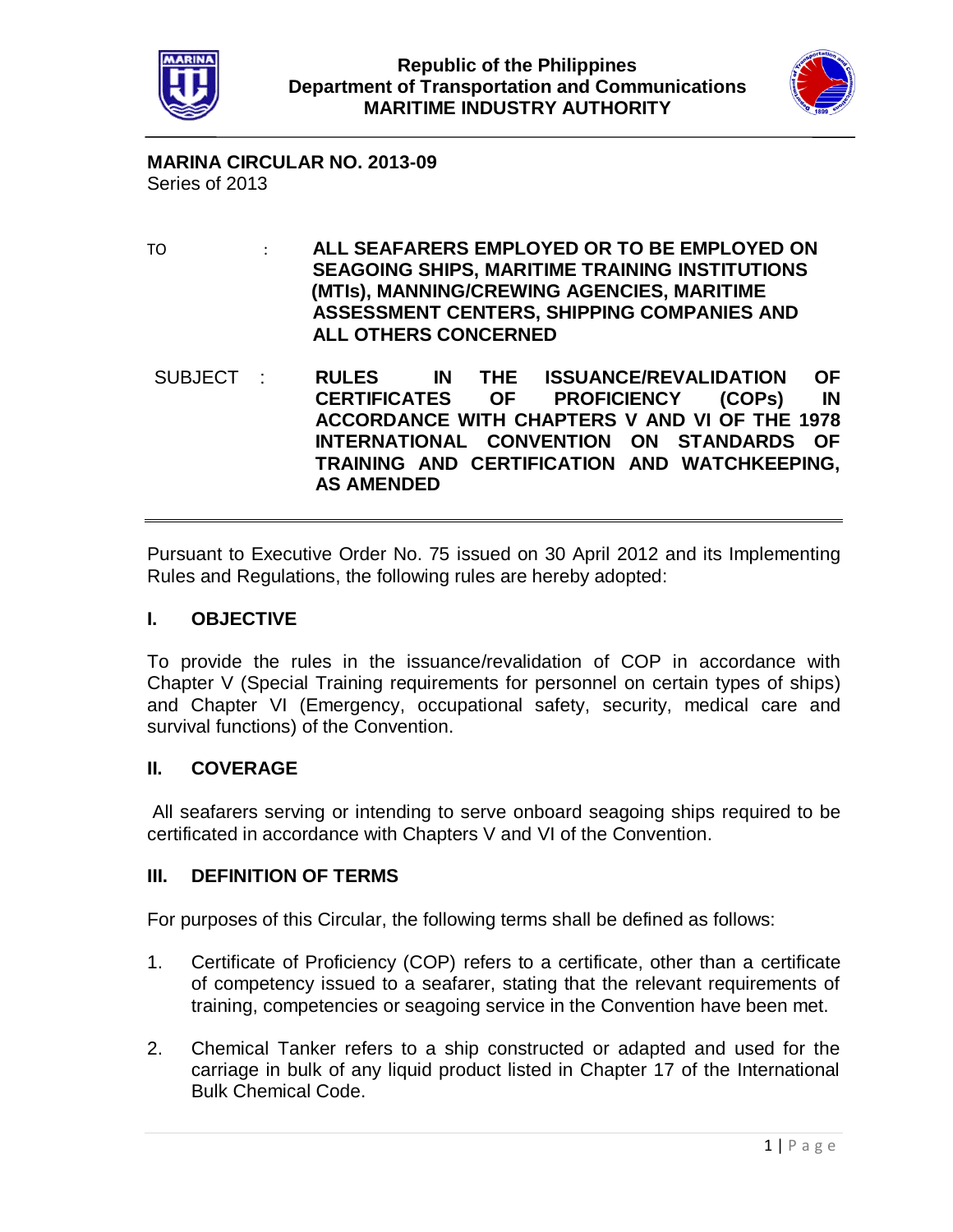- 3. Competency refers to the possession and demonstration/application of the knowledge, understanding and proficiency required of seafarers under the Convention.
- 4. Convention refers to the International Convention on Standards of Training, Certification and Watchkeeping for Seafarers (STCW) 1978, as amended;
- **5.** Documentary Evidence refers to the documentation, other than a certificate of competency or certificate of proficiency, used to establish that the relevant requirements of the Convention have been met.
- **6.** Enrolment Report refers to the list of trainees officially enrolled to attend a particular training course in an accredited maritime training institution and duly signed by the training director of said institution.
- **7.** Liaison Officer (LO) refers to a regular or organic employee of a shipping company/agency, manning/crewing agency, accredited maritime professional organization and maritime training institutions, authorized and designated through a duly notarized Special Power of Attorney or a Board Resolution, who shall represent or act for and in their behalf in the filing of application/s for the issuance of COP/s and other STCW-related certificates of its seafarers.
- 8. Liquefied Gas Tanker refers to a ship constructed or adopted and used for the carriage in bulk of any liquefied gas or other product listed in Chapter 19 of the International Gas Carrier Code.
- 9. Oil Tanker refers to a ship constructed and adapted and used for the carriage of petroleum and petroleum products in bulk.
- **10.** Party refers to a State for which the Convention has entered into force.
- **11.** Passenger ship other than Ro-Ro ship refers to a passenger ship other than Ro-Ro as defined in the International Convention for the Safety of Life at Sea, 1974, as amended.
- 12. Rating refers to a member of the ship's crew other than the Master or an officer.
- 13. Refresher training refers to the training and assessment for certain modules of Basic Training to establish continuous demonstration of competence for certain elements required by Tables A-VI/1-1 and A-VI/1-2 of the STCW Code.
- 14. Revalidation of Certificate refers to the act of establishing continued professional competence in accordance with Regulation I/11 or maintaining the required standards of competence in accordance with Sections A-VI/1 to A-VI/3, as applicable.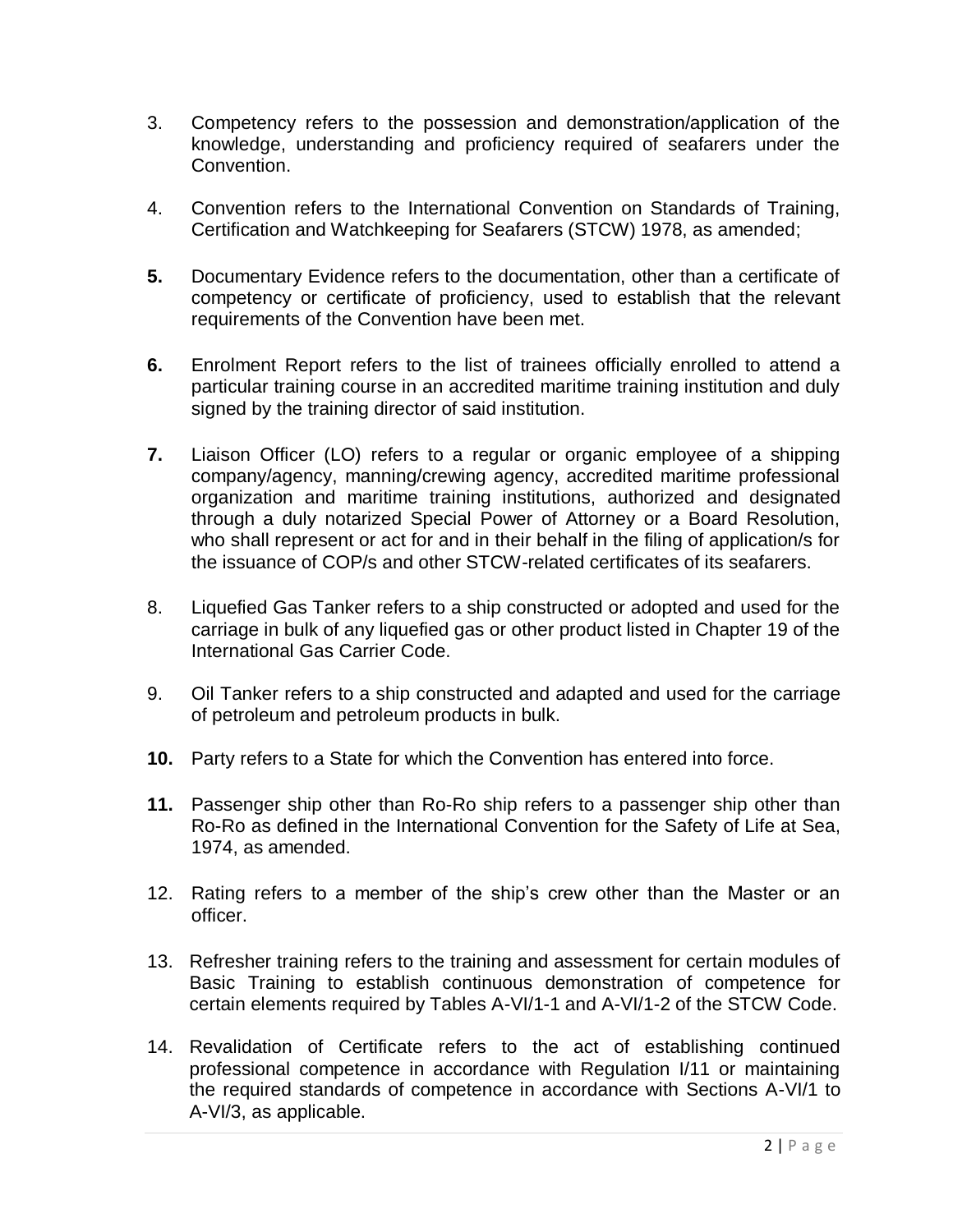- 15. Ro-Ro Passenger Ship refers to a passenger ship with Ro-Ro spaces or special category spaces as defined in the International Convention for the Safety of Life and Property at Sea, 1974, as amended.
- 16. Seagoing Ship refers to a ship other than those which navigate exclusively in inland waters or in waters within, or closely adjacent to, sheltered waters or areas where port regulations apply, except the following: (a) warships, naval auxiliaries or other ships owned or operated by a State and engaged only in governmental/non-commercial service; (b) fishing vessels; (c) pleasure yachts not engaged in trade; or, (d) wooden ships of primitive built.
- 17. Seagoing service refers to a service on board a ship of 500 GT or more or with engine propulsion power of 750kW or more.
- 18. Training Completion and Record of Assessment (TCROA) refers to the report where the names of trainees who have completed the training program are listed and the outcome of their assessment are recorded and certified by the qualified assessor and training director of an accredited maritime training institution.
- 19. Updating training refers to the training and assessment conducted for the revised PSSR module in order to align the Basic Safety Training in accordance with the 1978 STCW Convention, as amended in 2010.

# **GENERAL PROVISIONS**

- 1. All seafarers serving or intending to serve onboard seagoing ships required to be certificated in accordance with Chapters V and VI of the Convention must secure COPs pursuant to the rules prescribed under this Circular.
- 2. The MARINA shall issue the COP to seafarers under Regulations V/1-1, V/1- 2, VI/1, VI/2, VI/3, VI/4, VI/5, and VI/6 of the Convention.
- 3. Masters and Officers who are holders of valid COPs under Table A-V/1-1-2 of Regulation V/1-1 and Table A-V/1-2-2 of Regulation V/1-2, shall be required, every five(5) years, to provide evidence of having maintained the required standard of competence to undertake the tasks, duties and responsibilities listed in Column 1 of the Table of Competence.
- 4. All seafarers who are holders of valid COPs under Tables A-VI/1-1, A-VI/1-2 of Regulation VI/1, Table A-VI/2-1, Table A-VI/2-2 of Regulation VI/2 and Table A-VI/3 of Regulation VI/3, shall be required, every five(5) years, to provide evidence of having maintained the required standard of competence to undertake the tasks, duties and responsibilities listed in Column 1 of the Table of Competence.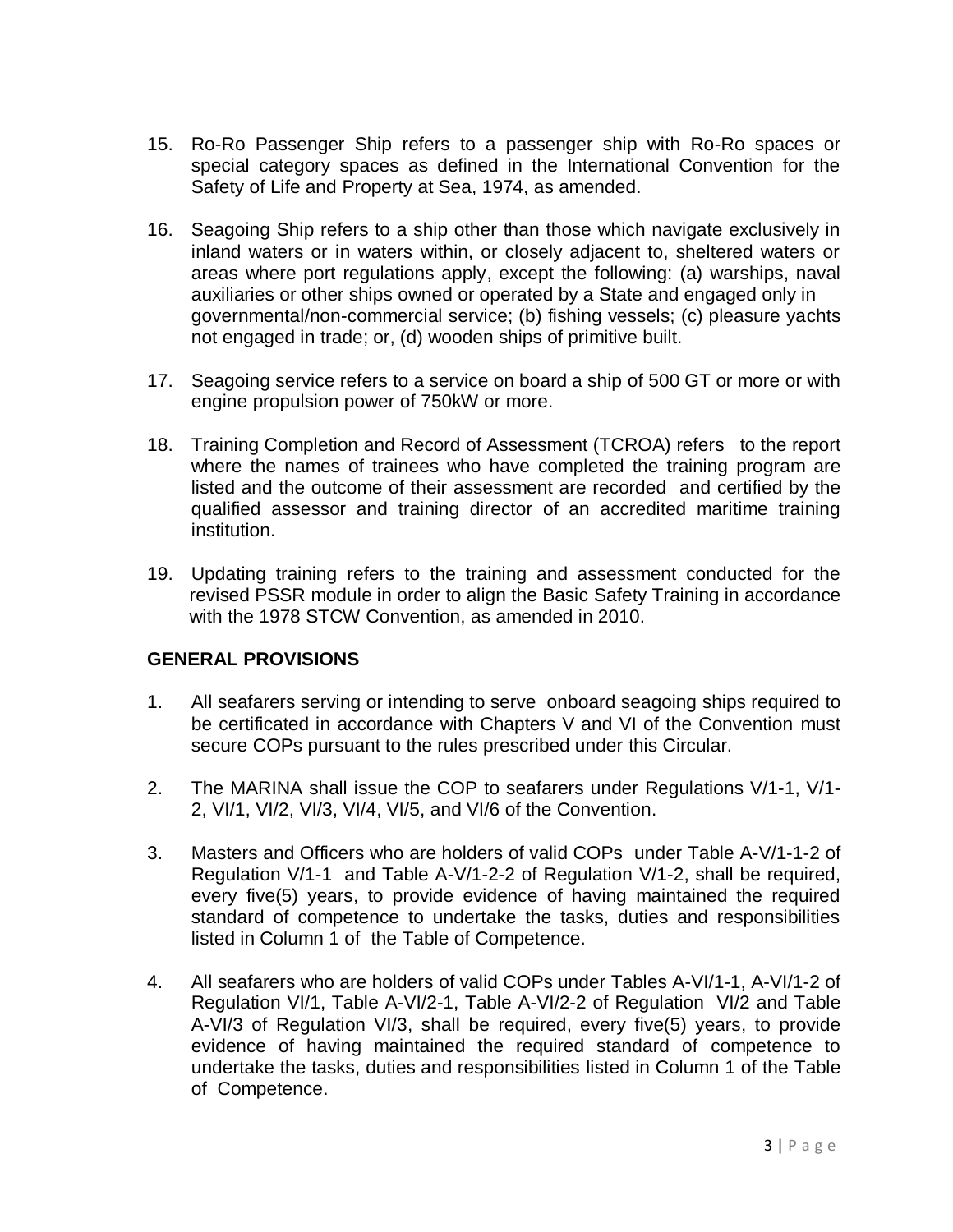- 5. Documentary Evidence of having maintained the required standard of competence to undertake the tasks, duties and responsibilities listed in Column 1 of Table of Competence shall be as follows:
	- 5.1 Certification and records of drills/trainings conducted on board issued by the Master that the seafarer has maintained the required standards of competence under Tables A-VI/1-1, A-VI/1-2, A-VI/2-1, A-VI/2-2 and A-VI/3; or,
	- 5.2 Certificate of Attendance to a duly approved shorebased refresher training course.
- 6. Refresher training course shall be required of seafarers who have not undergone training on board under Tables A-VI/1-1, VI/1-2, A-VI/2-1, A-VI/2-2 and A-VI/3.
- 7. Updating training shall be required of all seafarers to undertake the revised Personal Safety and Social Responsibility (PSSR) module in order to align the Basic Safety Training in accordance with the Convention.
- 8. Retraining shall be required of a holder of any training certificate who has not served on board for at least a year within five (5) years from the date of issuance of said certificate.
- 9. Training certificates issued by or under the authority of a Party shall be recognized by MARINA for purposes of issuance of COP, provided that the MARINA has ensured that the training was undertaken in compliance with the Convention. On the other hand, training certificates issued by or under the authority of a non-Party to the Convention shall not be recognized.
- 10. Pursuant to Section A-VI/6, paragraphs 5 and 9 under the Transitional Provisions of the Convention, the following shall be adopted in the issuance of COP.
	- 10.1 Until 01 January 2014, seafarers applying for issuance of COP for Security Awareness Training who commenced an approved seagoing service prior to January 1, 2012 shall be able to establish that they meet the requirements of paragraph 4 of Section A-VI/6 of the 1978 STCW Convention, as amended, by having an approved seagoing service as shipboard personnel for a period of at least six (6) months in total during the preceding three (3) years.
	- 10.2 Until 01 January 2014, seafarers applying for issuance of COP for Seafarers with Designated Security Duties who commenced an approved seagoing service prior to January 1, 2012 shall be able to establish that they meet the requirements of paragraphs 6 and 8 of Section A-VI/6 of the 1978 STCW Convention, as amended, by having an approved seagoing service as shipboard personnel with designated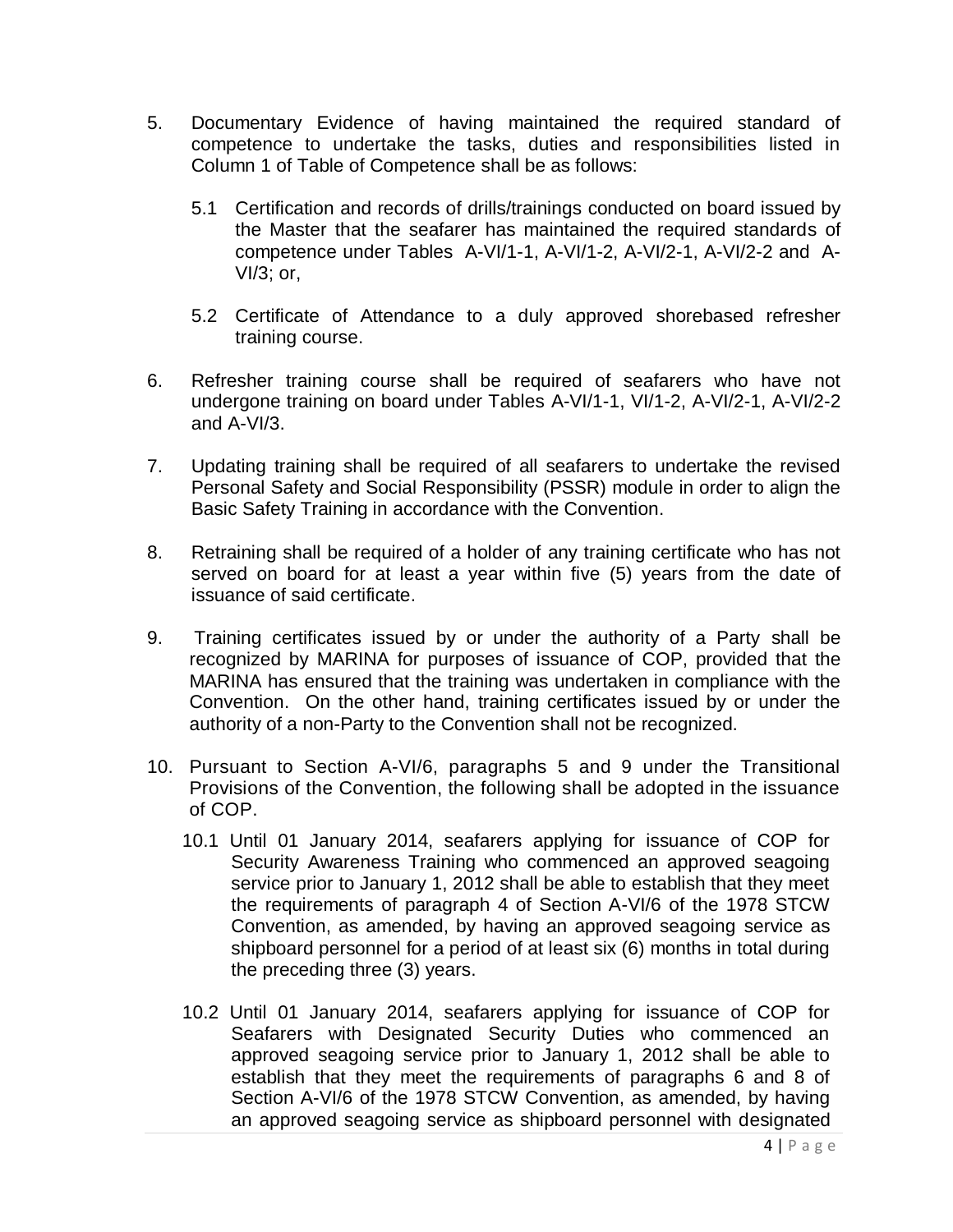security duties, for a period of at least six (6) months in total during the preceding three (3) years.

- 11. Those seafarers who have taken the Ship Security Officer (SSO) training course under the 1978 STCW, as amended in 2008 and have taken the mandatory "Anti-Piracy Awareness Training" as per POEA MC No. 02 series of 2010 and POEA Advisory No. 12 series of 2012 shall be considered compliant for the issuance of Certificate of Proficiency (COP) for SSO under the 1978 STCW Convention, as amended in 2010.
- 12. Holders of COP in SSO under the 2010 Manila Amendments are exempted from undertaking the training on Security Awareness Training and Seafarer with Designated Security Duties.

#### **IV. SPECIFIC PROVISIONS**

- 1. Applications for issuance of COP under this Circular may be filed at the STCW Office, MARINA Central Office or at any of the MARINA Regional Offices (MROs).
- 2. Applications for issuance of COP under this Circular may be filed by the seafarer or by Liaison Officer/s (LO/s) as defined under the relevant MARINA Circular.
- 3. All seafarer-applicants must comply with the Qualification and Documentary Requirements stated under "Annex A" of this Circular.
- 4. Expedite applications for the issuance of COP may be filed at the STCW Office, MARINA Central Office or at any of the MARINA Regional Offices upon presentation of the following additional requirements:
	- 4.1 Letter request from the shipping company/agency, manning/crewing agency, accredited maritime professional organization and maritime training institutions signed by at least the Chief Operating Officer or Operations Manager thereof or their equivalent;
	- 4.2 Electronic ticket to prove that the seafarer is scheduled to leave or join the ship within five  $(5)$  days from filing;
	- 4.3 Copy of valid Overseas Employment Certificate (OEC) from the Philippine Overseas Employment Administration (POEA); and,
	- 4.4 Copy of valid Contract of Employment from the POEA.
- 5. Applications for issuance of COP for seafarers on board ships may be allowed in cases of promotion, revalidation/renewal, replacement of lost/damaged COP, or correction of entry/ies in the COP, upon submission of the following: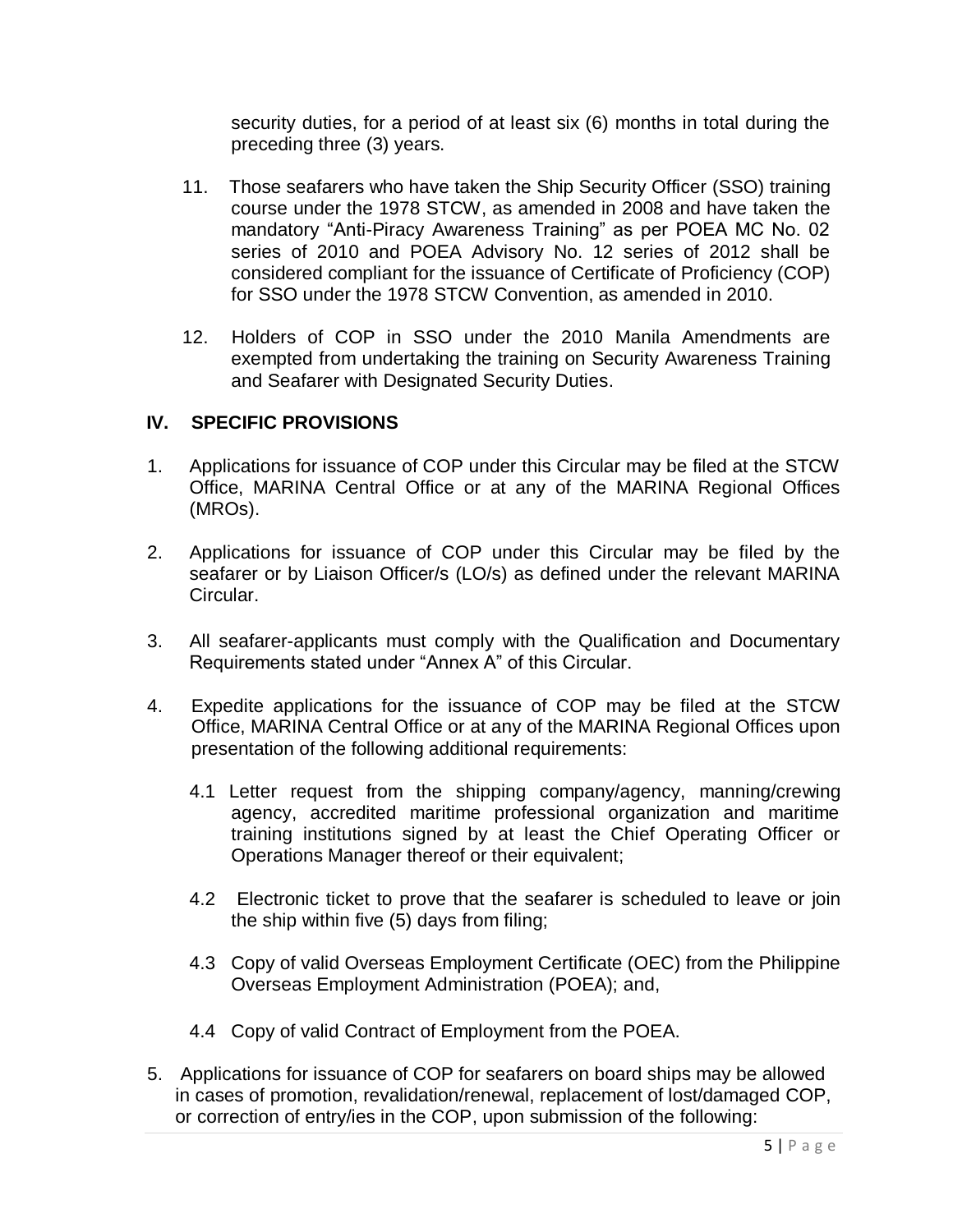- 5.1 Letter request from the shipping company/agency or manning/crewing agency; and
- 5.2 Certification from the shipping company/agency or manning/crewing agency, in case of promotion of seafarer/s on board; or,
- 5.3 Duly Notarized Affidavit of Loss, in case of lost COP.

# **V. SCHEDULE OF FEES AND CHARGES**

1. Issuance/Revalidation of COP

|    | <b>Regular Processing</b>                                      | P200.00 / issuance   |
|----|----------------------------------------------------------------|----------------------|
|    | <b>Expedite Processing</b>                                     | P400.00/ issuance    |
| 2. | Replacement/Re-Printing of Lost/<br><b>Damaged Certificate</b> | P200.00/issuance     |
| 3. | Certified True Copy of COP                                     | P100.00 /certificate |

### **VI. VALIDITY OF CERTIFICATES**

- 1. COPs issued pursuant to Regulations V & VI of the 1995 STCW Convention shall be valid until 01 January 2017.
- 2. COPs issued pursuant to Regulations V & VI of the Convention shall be valid at intervals not exceeding five (5) years except those certificates not required to be revalidated.

# **VII. ADMINISTRATIVE SANCTIONS AND PENALTIES**

1. Any shipping company or manning agency shall be liable for false statement or misrepresentation, fraudulent or spurious or tampered licenses, documents, certificates submitted, or where said shipping company or manning agency or any of its MARINA accredited LO/s have consented or participated in the tampering/misrepresentation or in securing the questioned licenses, documents, and/or certificates from any source:

| 1.1 First Violation  | $-$ P25,000.00                                                                                                                               |
|----------------------|----------------------------------------------------------------------------------------------------------------------------------------------|
| 1.2 Second Violation | - P50,000.00, without prejudice to the<br>suspension for one (1) month of the<br>accreditation of the shipping company<br>or manning agency. |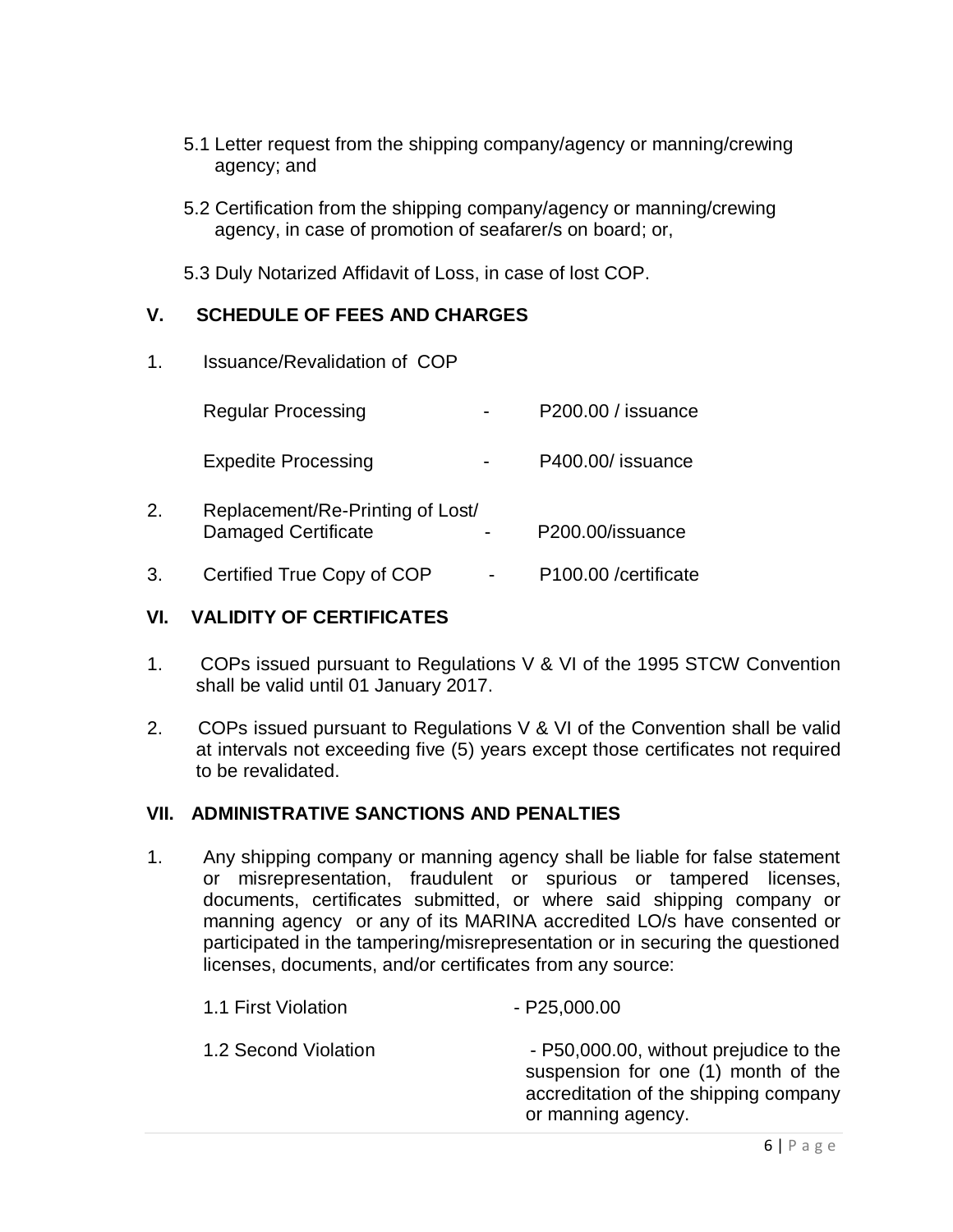1.3 Third & Succeeding Violation - P100, 000.00, without prejudice to the cancellation and / or revocation of the accreditation of the shipping company or manning agency.

2. Any seafarer who shall submit to the MARINA, through the company, any fraudulent or tampered or irregularly issued licenses, certificates or documents shall be liable to pay the following fines:

|                                   | <b>First Offense</b> | Second     | <b>Third Offense</b> |
|-----------------------------------|----------------------|------------|----------------------|
|                                   |                      | Offense    |                      |
| <b>Master Mariner</b>             | P15,000.00           | P25,000.00 | P30,000.00           |
| <b>Chief Engineer</b>             | P15,000.00           | P20,000.00 | P25,000.00           |
| <b>Chief Mate/Second Engineer</b> | P10,000.00           | P15,000.00 | P20,000.00           |
| Second Mate/Third Engineer        | P8,000.00            | P10,000.00 | P18,000.00           |
| Third Mate/Fourth Engineer        | P6,000.00            | P12,000.00 | P15,000.00           |
| <b>Ratings and Others</b>         | P5,000.00            | P8,000.00  | P12,000.00           |

The above penalties are without prejudice to any criminal liability under the Revised Penal Code.

### **IX. REPEALING CLAUSE**

Any rules or regulations which are inconsistent with this Circular are hereby repealed.

# **X. EFFECTIVITY**

This MARINA Circular shall take effect immediately upon its publication once in a newspaper of general circulation.

Manila, Philippines, 30 August 2013.

# BY AUTHORITY OF THE BOARD

 (SGD) **MAXIMO Q MEJIA JR, PhD Administrator**